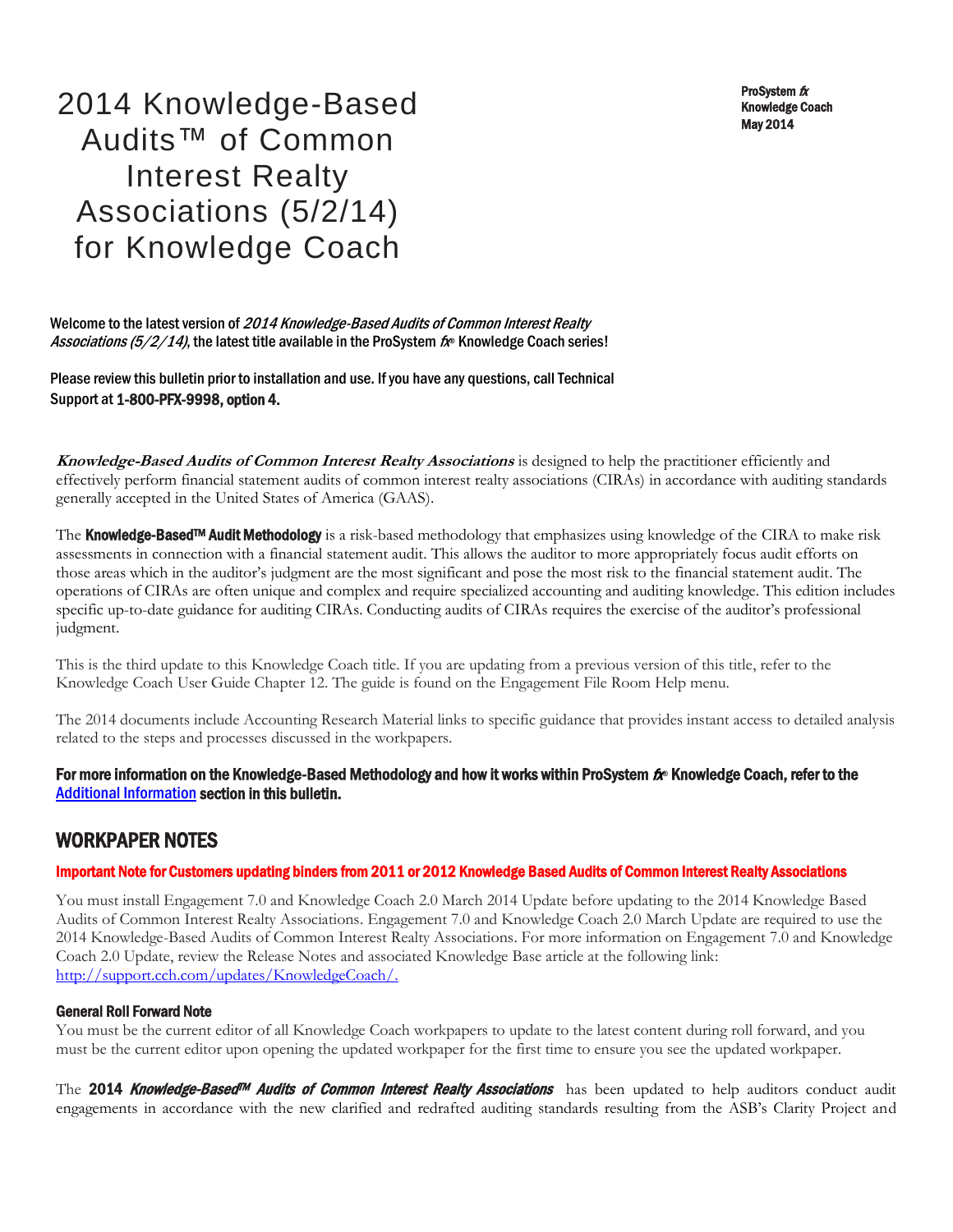related guidance, including the requirements of SAS-128, Using the Work of Internal Auditors. Many new tips and examples have been incorporated. The 2014 tools include links to specific guidance that provides instant access to detailed analysis related to the steps and processes discussed in the workpapers. Also included are revised financial statement disclosures checklists that provide a centralized resource of the current required and recommended GAAP disclosures and key presentation items, using the style referencing under the FASB Accounting Standards Codification™.

#### Specific Program Enhancements

For more information on specific program enhancements, review the *2014 CIRA Title Overview for Knowledge Coach Users* guide available in the binder through the KCO-001 workpaper or at the following link: [http://support.cch.com/productsupport/productsupport.aspx?path=%2FTopics%2Fproduct\\_support%2Fpfx\\_office%2Fknowled](http://support.cch.com/productsupport/productsupport.aspx?path=%2FTopics%2Fproduct_support%2Fpfx_office%2Fknowledge_coach#Guides) [ge\\_coach#Guides](http://support.cch.com/productsupport/productsupport.aspx?path=%2FTopics%2Fproduct_support%2Fpfx_office%2Fknowledge_coach#Guides) 

#### In addition, forms and practice aids throughout have been updated to include new examples and tips and, where applicable, to take into account:

New literature, standards, and developments, reflected in the following current audit and accounting guidance:

Statements on Auditing Standards (SASs):

SAS-128, *Using the Work of Internal Auditors.*

FASB Accounting Standards Codification as of March 10, 2014, and through Accounting Standards Update No. 2014-05—*Service Concession Arrangements (Topic 853).*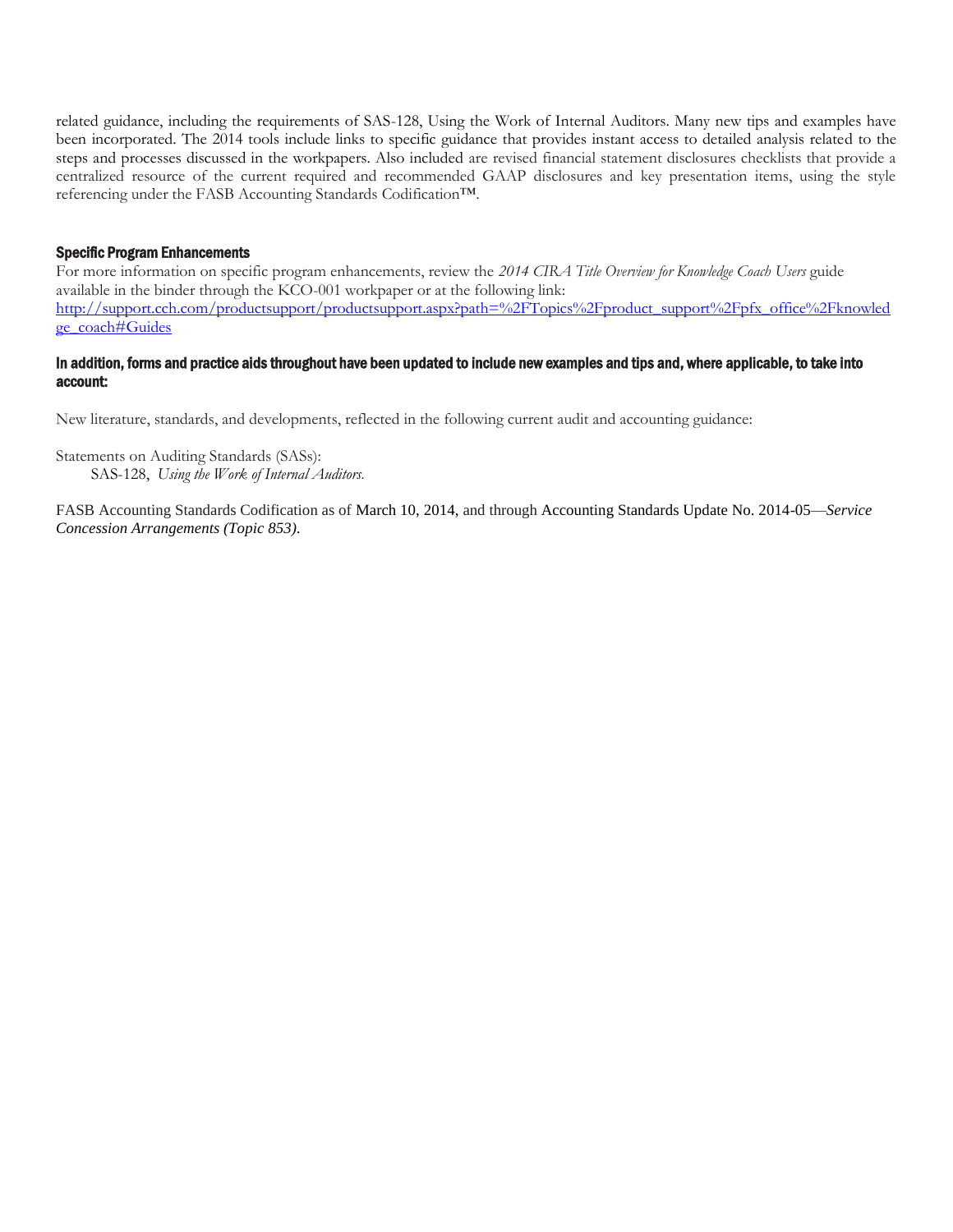# <span id="page-2-0"></span>Additional Information on Knowledge Coach and the KBA Methodology

The key components of the **Knowledge-Based<sup>TM</sup> Audit Methodology** include:

- An **Overview** that guides practitioners through the respective methodology;
- Customizable **Audit Programs** that take practitioners through related steps and procedures designed for use in audit engagements;
- **Practice Aids** to help practitioners complete steps or processes outlined in other related documents;
- **Reports** that provide a variety of sample auditor's and accountant's reports;
- **Correspondence** documents that provide sample engagement letters and management representation letters to be used in many common situations; and
- **Knowledge-Based Audit** documents, integral to the overall engagement process, that contain steps and procedures required by GAAS.

The AICPA's Auditing Standards Board's (ASB) Risk Assessment Standards – The audit-related practice aids and tools in the **<sup>2014</sup> Knowledge-Based Audits of Common Interest Realty Associations** are designed around the AICPA's risk assessment and clarified standards to assist auditors of CIRAs by:

- Facilitating compliance with GAAS;
- Encouraging more effective audits through tailored audit programs and comprehensive practice aids;
- Helping auditors to focus on and respond to identified audit risks; and
- Enhancing audit documentation.

## ProSystem 6<sup>x</sup>® Knowledge Coach

ProSystem 600 Knowledge Coach functionality allows auditors to use the Knowledge-Based-Audit methodology more efficiently by eliminating the need for duplicate entry of the same information, tailoring audit documentation to each particular engagement, and documenting the link between risks identified and procedures performed. AUD-100 Tailoring Question Workpaper is a document in Knowledge Coach that presents engagement-level questions designed to aid in tailoring the engagement documentation to fit each client. Completing the questions helps the auditor avoid duplication and unnecessary workpapers.

Before you begin your audit, please review the guidance in **AUD-101 Overall Audit Program**. This workpaper is intended to be your road map through a Knowledge-Based Audit methodology. You should start your audit with **AUD-100 Tailoring Question Workpaper** and AUD-101 Overall Audit Program.

Risks can be captured via the Risk Summary task pane from any Knowledge Coach workpaper by the current editor of KBA-502 **Summary of Risk Assessments**. This allows the user to continuously assess risks during the engagement. Several workpapers prompt the consideration of the presence of risks, but the Risk Summary task pane must be used to document those risks. All documented risks flow to the Risk Summary. To ensure risks show in findings tables, make sure to check the "workpaper identified in" field of the Risk pane.

**Information Flow** helps cut down on the time spent duplicating information across forms. In addition, the flow of consistent information ensures that information and updates to information are not missed between workpapers. Drill-down functionality helps the user navigate quickly to the source of the information, aiding in the review of the audit file.

**Diagnostics** help keep track of unresolved issues like unanswered questions, incomplete risks, program steps not linked to risks or relevant assertions, missing workpaper, and more. Diagnostics now show when a form table has not been answered (i.e. tables in KBA-101 Overall Audit Strategy that are added by the tailoring questions in AUD-100 Tailoring Question Workpaper).

Links to Accounting Research Manager (ARM)-If you subscribe to an ARM library that includes audit content, you can link directly to source material from Resources within Knowledge Coach documents. These links have been updated to reference to the accounting standards under the FASB Accounting Standards Codifications and the auditing standards issued by the AICPA. Also, if you subscribe to the *Knowledge-Based Audits of Common Interest Realty Associations Guide* on ARM, you can take advantage of brand new links to the audit guide material from within the Knowledge Coach documents.

Interpretive Guidance is integrated into each Knowledge Coach template through the Tips view of each new task pane. Informational features include Practice Points, Examples, Optional Workpapers, and Resources to help auditors work more effectively and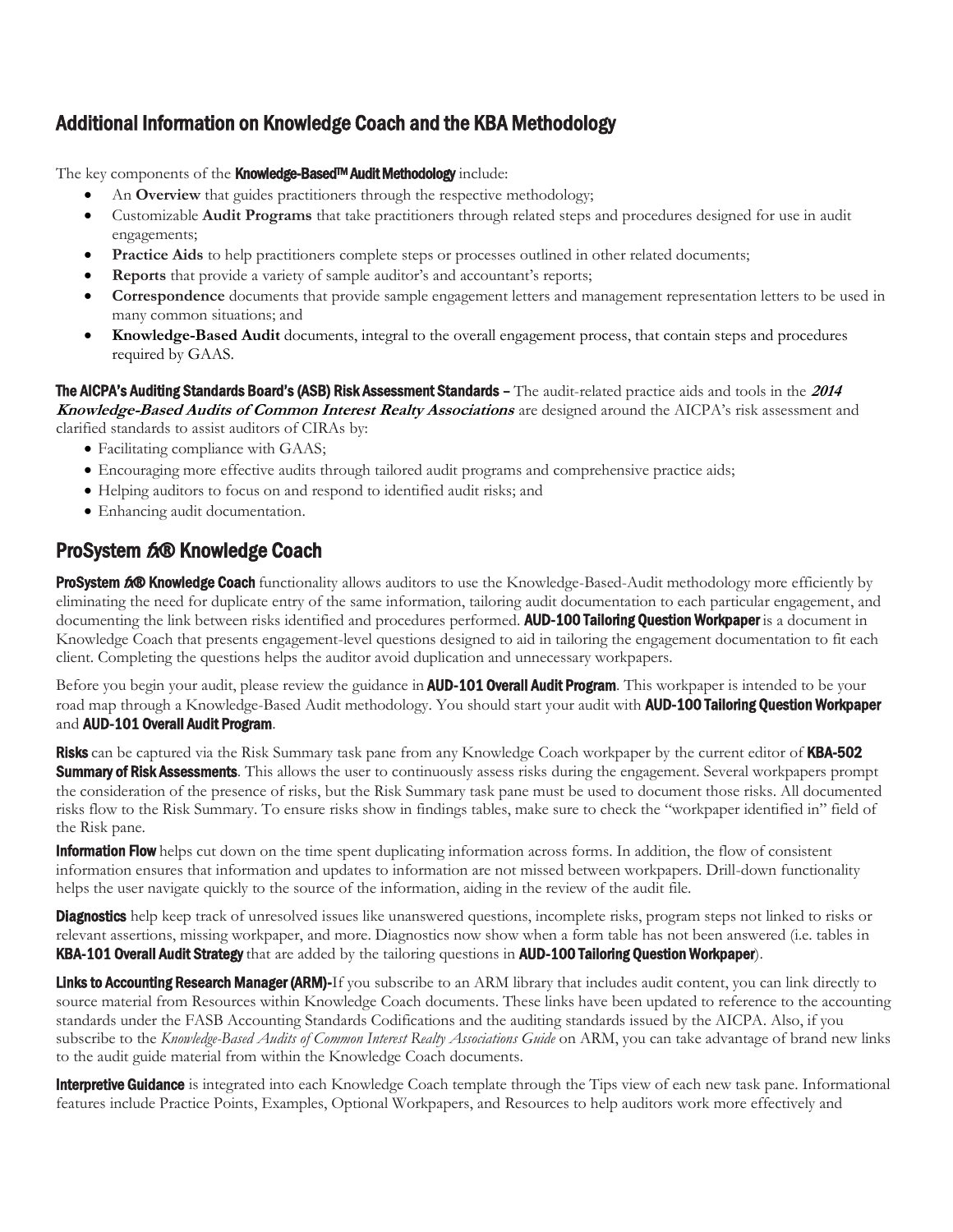efficiently. We have also added the ability to navigate from Resources within a document or the tip pane directly to CCH's Accounting Research Manager and industry audit guides by simply clicking on the Reference.

## Important Notes

- Make sure to save changes to workpapers before closing the workpaper or the binder to ensure data is correctly updated.
- If your Current Editor Knowledge Coach MS Word workpapers become read-only or crash, please do the following:
	- o Keep the binder with the affected workpapers open, then highlight the workpaper in the binder window and go to Tools>Save Knowledge Coach Answers.
	- Review<http://support.cch.com/answerdoc.aspx?id=sw33722>for more information.
- Knowledge Coach cannot be used within the Shared File Room (SFR) feature of Engagement. However, Knowledge Coach workpapers can be shared across team members through check in, check out, workpaper assignment, syncing to the central file room and through peer-to-peer sync in the same way other Engagement workpapers are shared.

## System Requirements

- This title MUST be used with ProSystem *fx* Engagement version 7.0 and higher. The 2013 Financial Statement Audit Base is also required.
- If you are upgrading from ProSystem *fx* Engagement 6.0, 6.1, 6.1.2, 6.5, 6.8, or 6.11 please contact Technical Support at 1- 800-PFX-9998, option 4 for detailed instructions.
- A minimum of 4GB of RAM is required for optimal performance when opening and navigating through ProSystem *fx*  Knowledge Coach documents.

## Download Instructions

Download the *2014 Knowledge-Based Audits of Common Interest Realty Associations* from the **ProSystem fx Knowledge Coach Updates**  section of the ProSystem *fx* Engagement Support Web site at the following URL:

[http://support.cch.com/updates/KnowledgeCoach,](http://support.cch.com/updates/KnowledgeCoach) then select the **Knowledge Coach Series** and **Download file** link next to the **2014 Knowledge-Based Audits of Common Interest Realty Association.** On some occasions the content package file (.KCP) has downloaded with the extension changed to .ZIP. If this occurs, please change the extension of the downloaded file to KCP using all capital letters.

**Important**: ProSystem *fx* Engagement version 7.0 or higher must be installed on the computer in order to install this Knowledge Coach title. Additional requirements include Microsoft Office 2007, Microsoft Office 2003 Primary Interop Assemblies (PIA) and Visual Studios 2005 Tools for Office Second Edition Runtime (VSTOR).

The following 2014 Knowledge-Based Audits of Common Interest Realty Associations (4/30/14).KCP download is a proprietary file that must be installed from within Engagement. Save this KCP file to a location on your local drive, extract it, and follow the Installation Instructions included in the Release Bulletin.

## Installation Instructions

Once you have downloaded your Knowledge Coach title, you will need to add it to the list of titles within ProSystem *fx*  Engagement. The only additional system requirement is approximately 75MB of disk space to store your Knowledge Coach program content files. Please refer to the ProSystem *fx* Engagement with Knowledge Coach Release Notes for any other system requirements.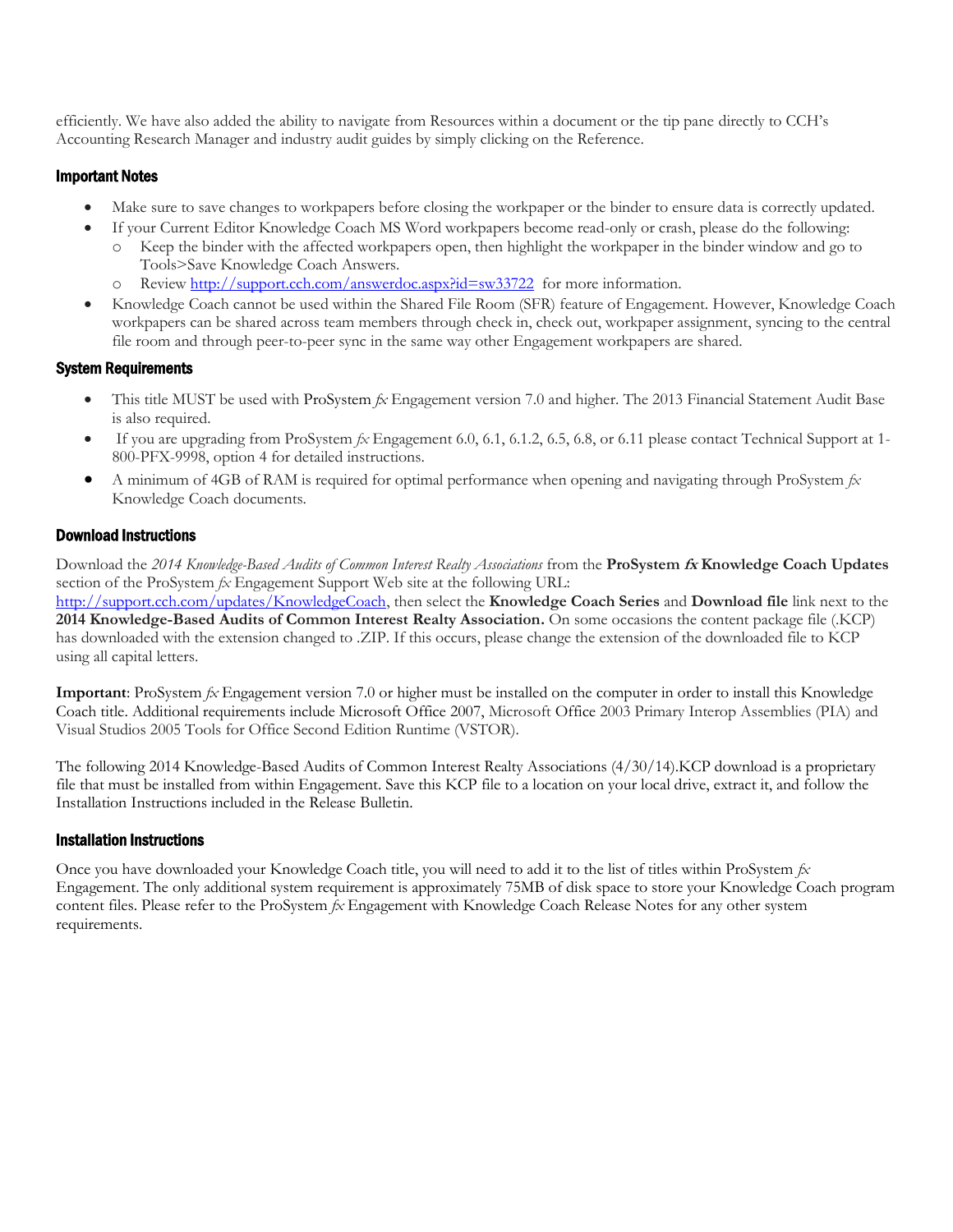After downloading the *2014 Knowledge-Based Audits of Common Interest Realty Associations* titles, do the following:

- 1. Launch the ProSystem *fx* Engagement Workpaper Management application so that the Local File Room is displayed. Select **Tools > Knowledge Coach Titles**.
	- The Knowledge Coach Titles window will be displayed.
- 2. Choose **Add Title**.
- 3. Browse to the title package file (\*.KCP) that you previously downloaded and extracted from the ProSystem *fx*  Knowledge Coach Support Web site.
- 4. Choose **Open**.

The system will display a progress indicator while the title package is added. You will receive a message that the title has been successfully installed once the process is complete.

Once the title is added, you must release it, so that other staff members in your firm can use it. You may also wish to "unrelease" previous versions of the title.

To unrelease a title:

- 1. Select a version of the KBA CIRA Audit title.
- 2. Choose **Unrelease Title**. The date will be removed from the *Date released* column and staff that do not have the staff group property right to insert unreleased titles will not be able to insert the unreleased titles into a binder.

**Note**: You can determine this access in the **ProSystem fx Engagement Admin** module by selecting a staff group and choosing **File > Properties > Content** "Insert Knowledge Coach workpapers from unreleased titles" option.

To release a title:

- 1. Select one of the Knowledge Coach titles in the list that has been added but is not yet released.
- 2. Choose **Release Title**. The current date and time will be displayed in the *Date released* column, and the status will change to "Released."

**Note:** You must add and assign a Knowledge Coach module as well as the Knowledge Tools title license in the ProSystem *fx* Engagement Administrator before using the workpapers.

**Important:** Once the *2014 Knowledge-Based Audits of Common Interest Realty Associations* titles have been added and released, they will be automatically deployed to other staff members when they login to the "Office" location, or when they synchronize a binder that contains Knowledge Coach workpapers from this title.

#### Online Permission Key

Permission key files may be downloaded from our Web site a[t http://tax.cchgroup.com](http://tax.cchgroup.com/) or when adding or updating the new licenses within ProSystem *fx* Engagement with Knowledge Coach version 7.0 and higher. After updating the license file in the ProSystem *fx* Engagement Admin module, licenses need to be assigned to the staff who will use 2014 *Knowledge-Based Audits of Common Interest Realty Associations*.

If you have not already established a Single Sign-on (SSO) account with Customer Service, we urge you to do so at this time.

Permission keys are no longer generally distributed via floppy diskette. You can choose to continue receiving the diskette by going to [http://tax.cchgroup.com/pfxsupport,](http://tax.cchgroup.com/pfxsupport) clicking the Firm Administration link, and making the appropriate selection (SSO access is required), or by contacting Customer Service at 1-800-PFX-9998, option 4.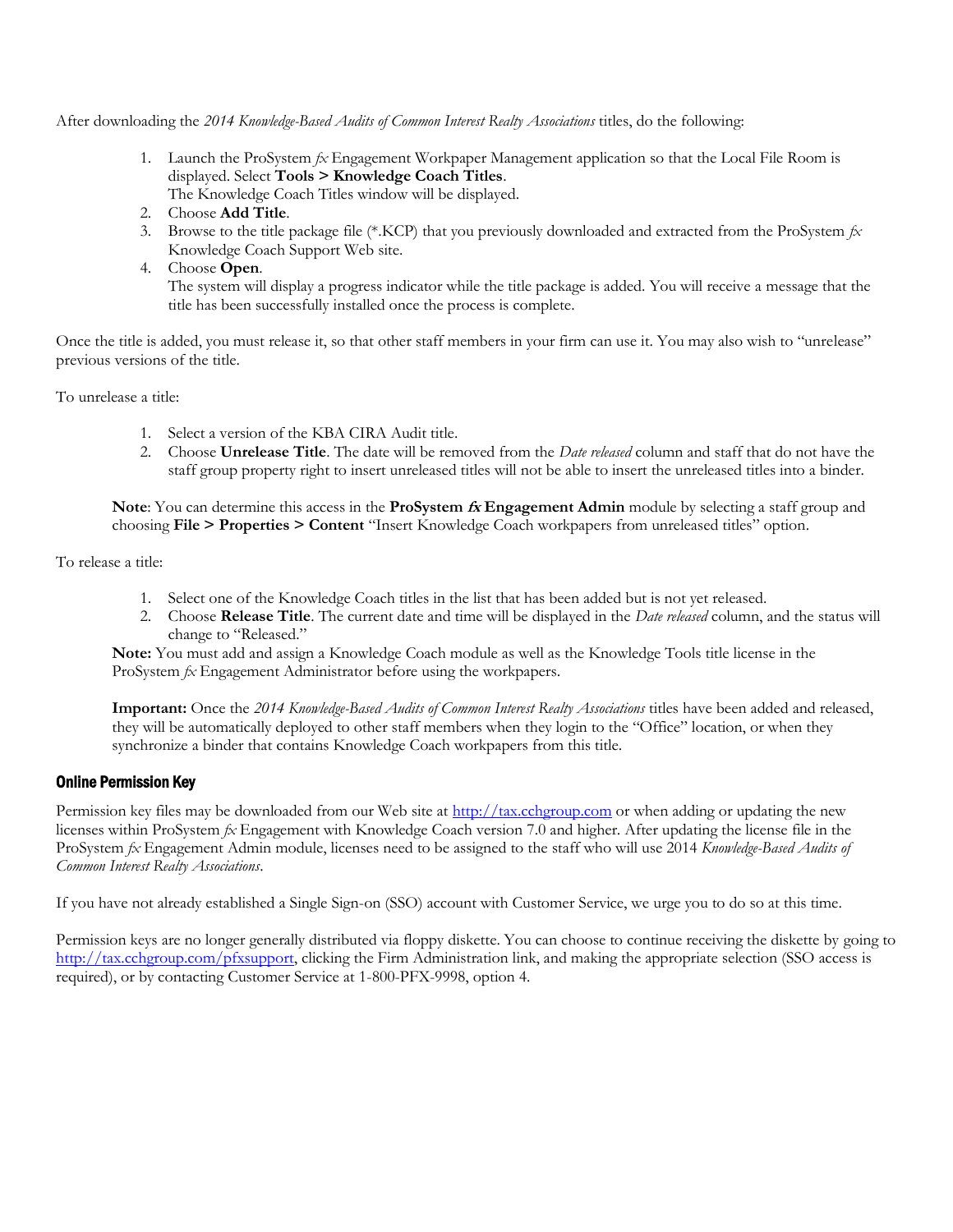## Accounting Research Manager

CCH's Accounting Research Manager is the most comprehensive, up-to-date and objective online database of financial reporting literature. It includes all authoritative and proposed accounting, auditing, and SEC literature, plus independent, expert-written interpretive guidance.

Our Weekly Summary email newsletter highlights the key developments of the week, giving you assurance that you have the most current information. It provides links to new FASB, AICPA, SEC, EITF, and IASB authoritative and proposal-stage literature, plus guidance from financial reporting experts.

Our team of content experts updates the system on a daily basis, so you can stay as current as possible. What's more, our experts attend critical, standard-setting meetings and summarize the results for you, which means you'll learn of newly released literature and deliberations of current financial reporting projects as soon as they occur! Plus, you'll benefit from their easy-to-understand technical translations. Our expert's interpretations clearly lay out what the rules mean from your perspective.

Also available is the Knowledge-Based Audits of Common Interest Realty Associations, a guide that helps you comply with the most recent professional standards and guidance for the conduct of audits of common interest realty assocations and to integrate the use of practice aids, tools, and other resources with its guidance. This publication supplements and complements the Knowledge-Based documents that are available in Knowledge Coach.

With Accounting Research Manager, you maximize the efficiency of your research time, while enhancing your results. Learn more about our content, our experts, and how you can request your free trial by visiting [http://www.accountingresearchmanager.com.](http://www.accountingresearchmanager.com/)  You can also access the Accounting Research Manager Web site by selecting the item in ProSystem *fx* Engagement from the Guidance tab on the Shortcuts bar in the Binder window.

## Links to Accounting Research Manager (ARM)

As indicated above, subscribers to an Accounting Research Manager library that includes source content can link directly to source material from references within Knowledge Coach workpapers. These links have been updated to reference the new Codification released by the FASB and available on ARM. The Codification on ARM is fully integrated with U.S. and international accounting standards, other non-authoritative materials and industry leading interpretive guidance.

## Using Your Knowledge Coach Content

Go To use your Knowledge Coach Workpaper Templates, open a binder in ProSystem *fx* Engagement, select the workpaper tab into which you would like to insert the workpaper, and select **New Knowledge Coach Workpaper** from the toolbar or File menu. The New Knowledge Coach Workpaper dialog appears (*Figure 1*).

Select the New Knowledge Coach Title with the content you would like to use. You can only select titles you have installed. The information displayed changes to reflect the workpaper organization available for the selected title. Select the Knowledge Coach Workpaper Templates to insert into your binder and click **OK**. The **Selected Workpaper Properties** dialog appears. Each workpaper name is automatically loaded into the Name field. Add a workpaper index in the Index field and make any Name modifications you desire. You can also modify the tab location or the roll forward settings for each workpaper. Then click **OK**. The integrated Knowledge Coach workpaper is now inserted into your engagement binder. For more information on how to use Knowledge Coach workpapers in your binder, see the Knowledge Coach User